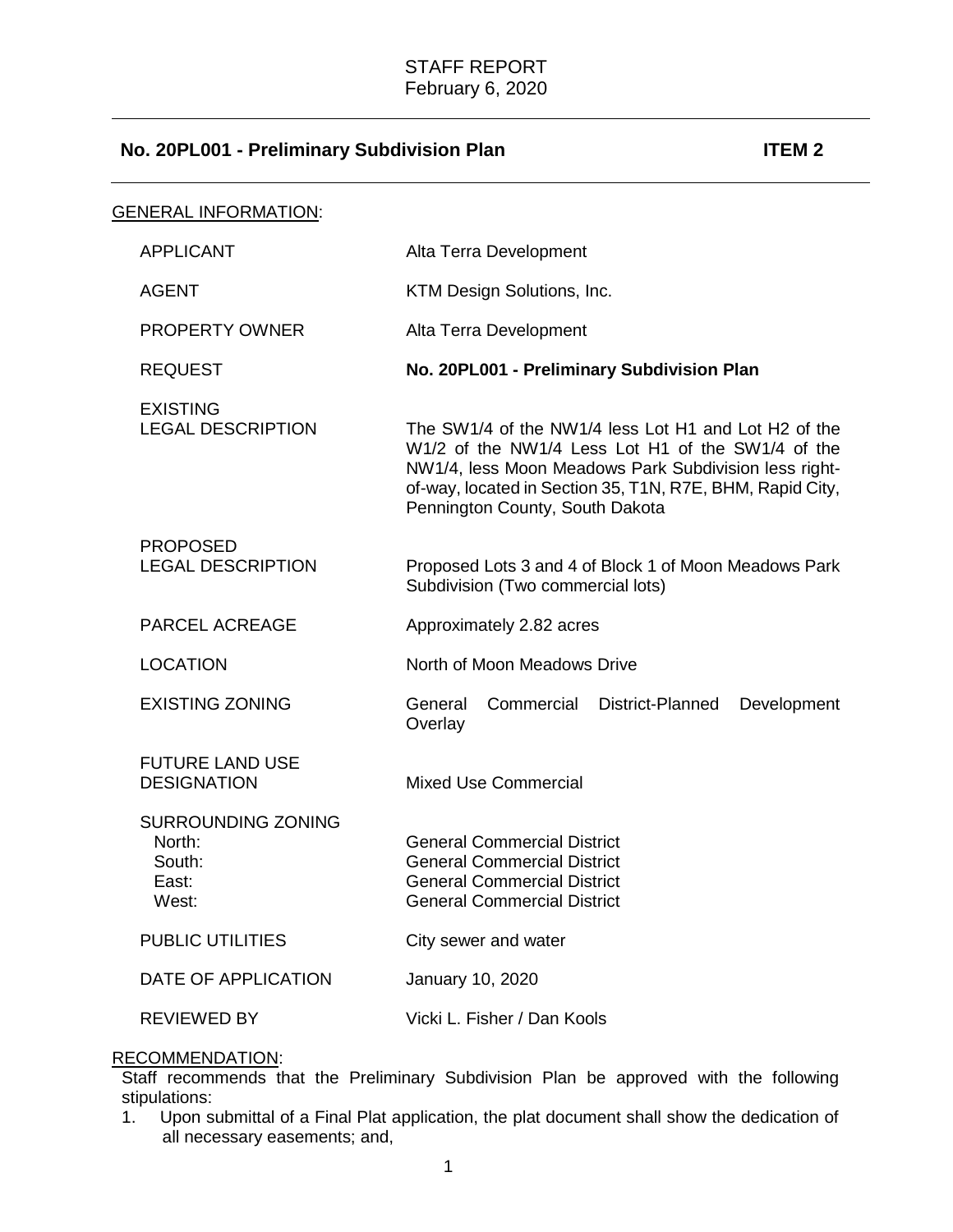## **No. 20PL001 - Preliminary Subdivision Plan ITEM 2**

2. Upon submittal of a Final Plat application, the plat document shall show the name of the subdivision as "Moon Meadows Park Subdivision" in lieu of "Moon Meadows Subdivision".

## GENERAL COMMENTS:

The applicant has submitted a Preliminary Subdivision Plan to create two commercial lots leaving three separate unplatted non-transferable balances. The lots will be sized 1.58 acres and 1.24 acres, respectively, and are to be known as Lots 3 and 4, Block 1 of Moon Meadows Park Subdivision.

The property is located in the northeast corner of the intersection of Mount Rushmore Road (U.S. Highway 16) and Moon Meadows Drive. Currently, the property is void of any structural development.

A Preliminary Subdivision Plan is a tentative plan of a proposed subdivision requiring the installation of public improvements. Approval of a Preliminary Subdivision Plan by the City Council is required before an applicant can proceed with Development Engineering Plans and a Final Plat application for all or part of the area within the Preliminary Subdivision Plan application.

## STAFF REVIEW:

Staff has reviewed the Preliminary Subdivision Plan and has noted the following considerations:

Zoning: The property is currently zoned General Commercial District with an Initial Planned Development Overlay (File #05PD077). On February 13, 2006, the City Council approved the Initial Planned Development Overlay to allow a 217,572-square foot department store and convenience store on approximately 45 acres, which included the subject property. A Final Planned Development Overlay application has not been submitted and, subsequently, the property has not been developed as initially proposed. The applicant should be aware that a Final Planned Development Overlay application must be approved prior to issuance of a building permit.

The City's Future Land Use Plan identifies the appropriate use of the property as Mixed Use Commercial, which includes the General Commercial District as a preferred zoning designation. As such, the proposed plat is in compliance with the City's adopted As such, the proposed plat is in compliance with the City's adopted Comprehensive Plan.

- Master Plan: The applicant has submitted a Master Plan that includes the three areas being left as non-transferable unplatted balances. The Master Plan identifies proposed apartments and townhomes within two areas that are currently unplatted. However, as previously noted, the City's Future Land Use Plan identifies the appropriate use of the property as Mixed Use Commercial which does not support the proposed residential development. Please note that approval of this Preliminary Subdivision Plan does not indicate approval of the Master Plan.
- Streets: The property is bordered by Mount Rushmore Road (principal arterial street), Moon Meadows Drive (principal arterial street) and Bella Luna Place (commercial street). There are no street improvements required as a part of this plat application. However, the recently constructed Bella Luna Place has not been accepted by the City pending the completion of